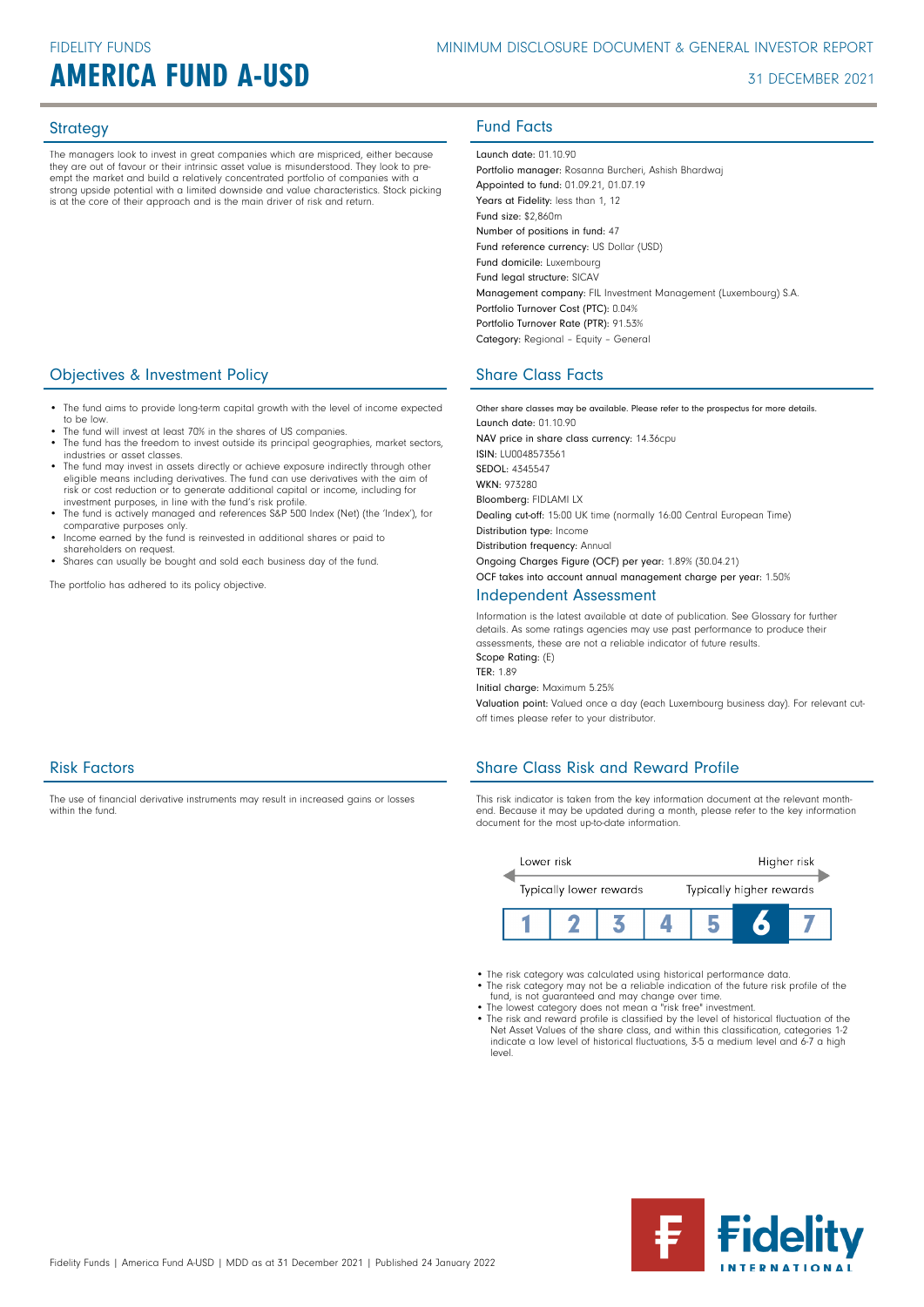Past performance is not a reliable indicator of future results. The fund's returns can be affected by fluctuations in currency exchange rates.

### Performance Comparator(s)

| Peer Group Universe        | Morningstar EAA Fund US Large-Cap Value Equity |
|----------------------------|------------------------------------------------|
| Market index from 01.01.99 | S&P 500 Index (Net)                            |

Market index is for comparative purposes only unless specifically referenced in the Objectives & Investment Policy on page 1. The same index is used in the positioning tables on this factsheet. Where the effective date for the current market index is after the share class launch date, full history is available from Fidelity.

### Cumulative performance in USD (rebased to 100)



Performance is shown for the last five years (or since launch for funds launched within that period).

# Performance for calendar years in USD (%)





# Annual return in USD (%)

| Highest annual return | 55.53 (28.02.2010)  |
|-----------------------|---------------------|
| Lowest annual return  | -43.52 (28.02.2009) |

# Performance to 31.12.21 in USD (%)

|                         |        |                |                          |      |      |       | Since       |  |
|-------------------------|--------|----------------|--------------------------|------|------|-------|-------------|--|
|                         | 1m     | 3 <sub>m</sub> | YTD                      | 1yr  | 3yr  | 5yr   | $01.10.90*$ |  |
| Fund cumulative growth  | 6.4    | 8.0            | 24.2                     | 24.2 | 43.2 | 45.9  | 1,378.9     |  |
| Index cumulative growth | 4.4    | 10.9           | 28.2                     | 28.2 | 97.2 | 127.1 | 2,422.5     |  |
| Fund annualised growth  | $\sim$ | $\sim$         | $\overline{\phantom{a}}$ | 24.2 | 12.7 | 7.9   | 9.0         |  |
| Index annualised growth | $\sim$ | $\sim$         | ٠                        | 28.2 | 25.4 | 17.8  | 10.9        |  |

Source of fund performance and volatility and risk measures is Fidelity. Performance is excluding initial charge.

Basis: nav-nav with income reinvested, in USD, net of fees.

Market indices are sourced from RIMES and other data is sourced from third-party providers such as Morningstar.

\*Performance commencement date.

Performance is calculated for the portfolio. The individual investor performance may differ as a result of initial fees, the actual investment date, the date of reinvestment and dividend withholding tax.

### Definition of terms:

Annualised performance: Annualised performance show longer term performance rescaled to a 1 year period. Annualised performance is the average return per year over the period. Actual annual figures are available to the investor on request.

Equity: the percentage of the fund that is currently invested in the equity market.

Highest & Lowest return: The highest and lowest returns for any 1 year over the period since inception have been shown.

NAV: The net asset value represents the assets of a Fund less its liabilities.

Other: the value of any non-equity investments (excluding cash funds) expressed as a percentage of fund TNA.

Uninvested cash: this is 100% minus the fund's Equity exposure and minus Other. This leaves any residual cash exposure that is not invested in shares or via derivatives. % TNA: Data is presented as a percentage of TNA, which stands for Total Net Assets (the value of all the fund's assets after the deduction of any liabilities).

Fidelity Funds | America Fund A-USD | MDD as at 31 December 2021 | Published 24 January 2022

# Performance for 12 month periods in USD (%)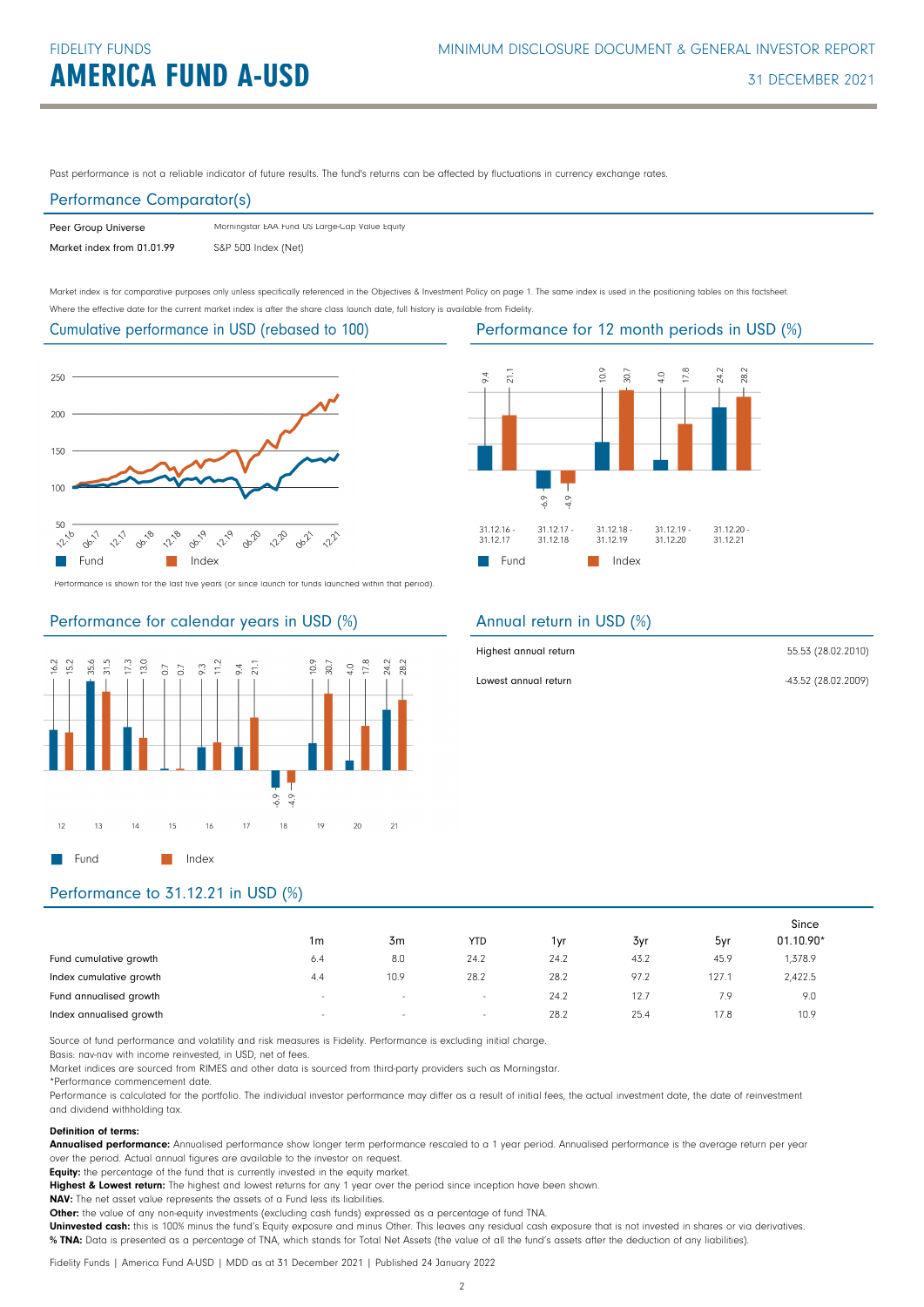# **AMERICA FUND A-USD** 31 DECEMBER 2021

| Fund<br>20.4 | Index<br>13.3 | Relative |
|--------------|---------------|----------|
|              |               |          |
|              |               | 7.1      |
|              | 29.2          | $-14.6$  |
| 14.6         | 10.7          | 3.9      |
| 9.2          | 10.2          | $-1.0$   |
| 8.5          | 7.8           | 0.7      |
| 7.4          | 2.7           | 4.7      |
| 6.4          | 5.9           | 0.5      |
| 5.1          | 12.5          | $-7.4$   |
| 3.9          | 2.8           | 1.1      |
| 3.6          | 2.6           | 1.0      |
| 2.4          | 2.5           | 0.0      |
| 96.0         | 100.0         |          |
| 0.0          | 0.0           |          |
| 96.0         | 100.0         |          |
|              | 14.6          |          |

### Geographic Exposure (% TNA)

|                | Fund | Index | Relative |
|----------------|------|-------|----------|
| <b>USA</b>     | 90.7 | 994   | $-8.7$   |
| Netherlands    | 2.6  | 0.2   | 2.5      |
| Canada         | 1.5  | 0.0   | 1.5      |
| Chile          | 1.1  | 0.0   | 1.1      |
| United Kingdom | 0.0  | 0.4   | $-0.4$   |

| <b>Total Geographic Exposure</b> | 96.0 | 100.0 |
|----------------------------------|------|-------|
| Other Index / Unclassified       | n n  | 0.0   |
| <b>Total Equity Exposure</b>     | 96.0 | 100.0 |

# Top Positions (% TNA)

|                            | <b>GICS Sector</b>            | Geographic Location | Fund | Index | Relative |
|----------------------------|-------------------------------|---------------------|------|-------|----------|
| WELLS FARGO & CO NEW       | <b>Financials</b>             | <b>USA</b>          | 4.5  | 0.5   | 4.1      |
| ANTHEM INC                 | <b>Health Care</b>            | <b>USA</b>          | 4.4  | 0.3   | 4.1      |
| MCKESSON CORP              | <b>Health Care</b>            | <b>USA</b>          | 4.2  | 0.1   | 4.2      |
| BERKSHIRE HATHAWAY INC DEL | <b>Financials</b>             | <b>USA</b>          | 4.1  | 1.4   | 2.8      |
| AMERISOURCEBERGEN CORP     | Health Care                   | <b>USA</b>          | 3.4  | 0.0   | 3.4      |
| ADVANCE AUTO PARTS INC     | <b>Consumer Discretionary</b> | <b>USA</b>          | 2.7  | 0.0   | 2.6      |
| <b>CENTENE CORP</b>        | <b>Health Care</b>            | <b>USA</b>          | 2.7  | 0.1   | 2.5      |
| MARATHON PETROLEUM CORP    | Energy                        | <b>USA</b>          | 2.6  | 0.1   | 2.5      |
| WEYERHAFUSER CO            | Real Estate                   | <b>USA</b>          | 2.6  | 0.1   | 2.5      |
| NORFOLK SOUTHERN CORP      | Industrials                   | <b>USA</b>          | 2.5  | 0.2   | 2.3      |

### Top Overweight Positions (% TNA)

|                                | Fund | Index | Relative |
|--------------------------------|------|-------|----------|
| MCKESSON CORP                  | 4.2  | 0.1   | 4.2      |
| <b>ANTHEM INC</b>              | 4.4  | 0.3   | 4.1      |
| WELLS FARGO & CO NEW           | 4.5  | 0.5   | 4.1      |
| AMERISOURCEBERGEN CORP         | 3.4  | 0.0   | 3.4      |
| RERKSHIRE HATHAWAY INC. DEL    | 4.1  | 14    | 2.8      |
| ADVANCE AUTO PARTS INC.        | 2.7  | 0.0   | 2.6      |
| <b>CENTENE CORP</b>            | 27   | 0.1   | 2.5      |
| <b>MARATHON PETROLEUM CORP</b> | 2.6  | 0.1   | 2.5      |
| <b>WEYERHAEUSER CO</b>         | 26   | 0.1   | 2.5      |
| RENAISSANCERE HOLDINGS LTD     | 2.5  | 0.O   | 2.5      |

| APPLE INC<br><b>MICROSOFT CORP</b> | Fund<br>0.0<br>0.0 | Index<br>6.9<br>6.3 | Relative<br>$-6.9$<br>$-6.3$ |  |  |  |
|------------------------------------|--------------------|---------------------|------------------------------|--|--|--|
| Top Underweight Positions (% TNA)  |                    |                     |                              |  |  |  |
| <b>USA</b>                         | 2.5                | 0.2                 | 2.3                          |  |  |  |
| <b>USA</b>                         | 2.6                | 0.1                 | 2.5                          |  |  |  |
| <b>USA</b>                         | 2.6                | 0.1                 | 2.5                          |  |  |  |
| <b>USA</b>                         | 2.7                | 0.1                 | 2.5                          |  |  |  |
| <b>USA</b>                         | 2.7                | 0.0                 | 2.6                          |  |  |  |
| <b>USA</b>                         | 3.4                | 0.0                 | 3.4                          |  |  |  |
| <b>USA</b>                         | 4.1                | 1.4                 | 2.8                          |  |  |  |
| USA                                | 4.2                | 0.1                 | 4.2                          |  |  |  |

| MICROSOFT CORP         | 0.0 | 6.3 | $-6.3$ |
|------------------------|-----|-----|--------|
| AMAZON.COM INC         | 0.0 | 3.6 | $-3.6$ |
| <b>TFSLA INC.</b>      | 0.0 | 2.1 | $-2.1$ |
| META PLATFORMS INC     | 0.0 | 2.0 | $-2.0$ |
| NVIDIA CORP            | 0.0 | 1.8 | $-1.8$ |
| ALPHARFT INC           | 7.4 | 4.2 | $-1.8$ |
| UNITEDHEALTH GROUP INC | 0.0 | 1.2 | $-1.2$ |
| JPMORGAN CHASE & CO    | 0.0 | 1.2 | $-1.2$ |
| HOME DEPOT INC.        | 0.0 | 1.1 | $-1.1$ |

Methodology: A position combines all equity investments (including derivatives) linked to an issuing company. Derivatives are included on an exposure basis so they reflect the<br>equivalent underlying shares needed to generat

# Sector/Industry Exposure (% TNA) Market Capitalisation Exposure (% TNA)

| <b>USD</b>                       | Fund | Index | Relative |
|----------------------------------|------|-------|----------|
| $>10$ bn                         | 85.2 | 99.4  | $-14.2$  |
| 5-10 <sub>bn</sub>               | 8.9  | 0.6   | 8.4      |
| $1-5$ bn                         | 1.9  | 0.0   | 1.8      |
| $0-1$ bn                         | 0.0  | 0.0   | 0.0      |
| <b>Total Market Cap Exposure</b> | 96.0 | 100.0 |          |
| Index / Unclassified             | 0.0  | 0.0   |          |
| <b>Total Equity Exposure</b>     | 96.0 | 100.0 |          |